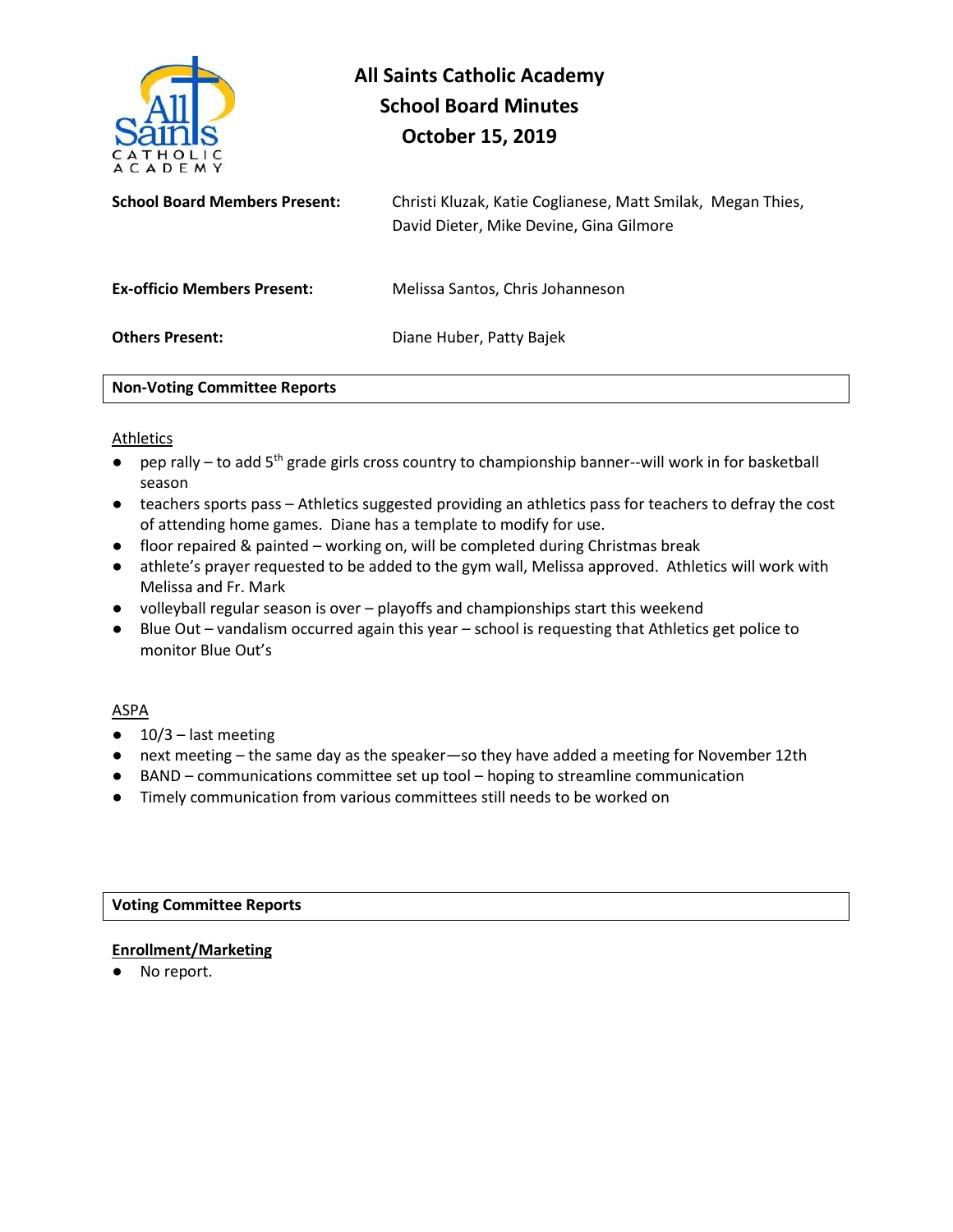# **Finance**

● No report.

# **Facilities**

● No report.

# **Catholic Identity**

● No report.

### **Initiative Focus:**

- School improvement goals will remain the same as last year. It has had a positive impact.
	- $\circ$  Teachers will use assessments to collect accurate info to promote further learning
- Catholic culture goals
	- $\circ$  Honor diversity pick a day for all classes to participate in a diversity project of their choice
	- $\circ$  Celebrate diversity by incorporating dances & food of different cultures evening event possibly
- Technology teachers will be training on Google students need to learn better research skills
	- o Megan Barnhart is driving this
	- o Working on getting a 3D printer
	- o Working with Montini/Naperville TV and other opportunities for students
	- o Continue digital citizenship
- Google Docs working centralizing at school for ASCA board

# **School Board Committees:**

- Catholic Identity Christi, Marlon, Kati
- Finance/Facilities Chris, Mike, David, Matt
- Marketing Megan, Gina, Anne Marie
- LAP Marlon
- Blue Ribbon pending on test scores

#### **Autumnfest Update:**

- Great success
- Plan to do it next year. Will begin planning earlier
- Date planned for 2020 9/26/20
- Would like School Board to be more involved in the prep work
- Add it to the agenda for school board meetings to discuss tasks to be completed
- Did not make a profit

#### **Enrollment Report:**

- Current enrollment of 432 students
- Decrease of 1 student from September
- Room for growth in Preschool through  $4<sup>th</sup>$  grade
- Marketing goals for next year to focus again on pre-school
- Marketing team meets next Monday to discuss

# **Partners in Education:**

- All school board members need to register for it
- Working event